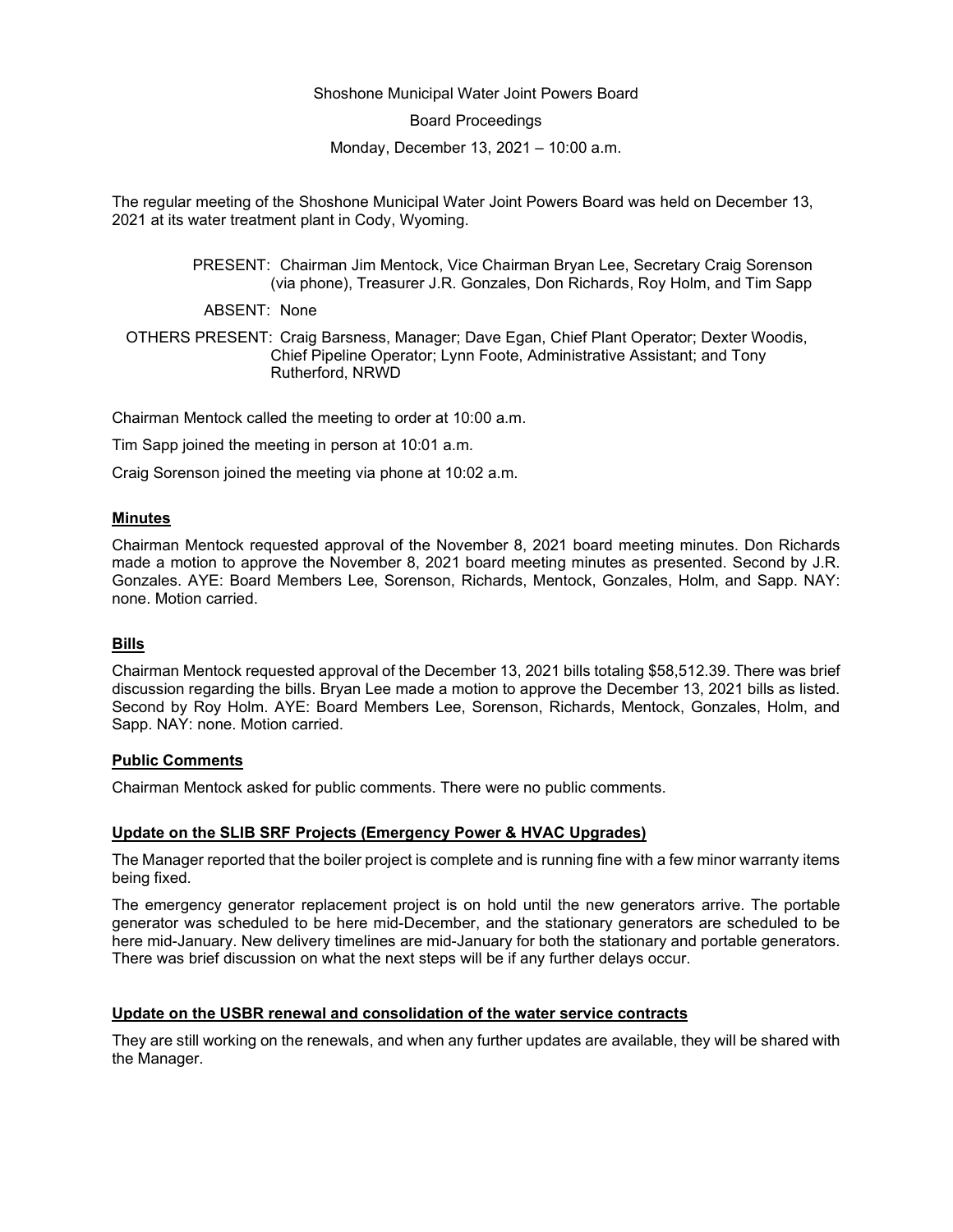### **Update on the filter wash water waste valve replacements**

The Manager reported that all 5 valves and materials needed for the final valve replacements are on site. The contractors have asked to delay their start until after January 1, 2022.

## **Possible Loan Refinancing**

The Manager reported that Wells Fargo has expressed they are no longer interested. The board discussed and compared the proposals from both Pinnacle Bank and First Bank of Wyoming. Don Richards made a motion to accept the proposal from First Bank of Wyoming of 2.60% fixed rate for the life of the loan (approximately 16 years). Second by Bryan Lee. AYE: Board Members Lee, Sorenson, Richards, Mentock, Gonzales, Holm, and Sapp. NAY: none. Motion carried.

## **LGLP Board Ballot**

The board discussed the candidates on the LGLP Board Ballot. Bryan Lee made a motion to vote for the following: Kelly Krakow and Linda Smith for Municipal Elected Official (two positions, 2 & 3-year terms) and Lindsey Woodward for Special District Representative (3-year term). Second by Roy Holm. AYE: Board Members Lee, Sorenson, Richards, Mentock, Gonzales, Holm, and Sapp. NAY: none. Motion carried.

## **Bureau of Reclamation Water Service Request**

The Manager reported that the Bureau of Reclamation has asked if SMP could supply raw water to a new shop they are planning to build just west of our Booster Pump Station. The board discussed what options are available and whether or not it is possible for SMP to supply water. The board asked the Manager to look into this further before any decisions are made.

## **Chief Plant Operator's Report**

- The Chief Plant Operator reported that things are running well and presented an overview of the Monthly Production Summary report.
- Production for November was down 20% from October due to typical winter flows.
- Chemical costs for November were down 5% from October.
- Overtime hours are up due to November holidays.
- Upcoming projects include the filter wash water waste valve replacements and plant deep cleaning.

# **Chief Pipeline Operator's Report**

- The Chief Pipeline Operator reported that the pipeline continues to run well and anticipates it to run smoothly through the winter.
- Current projects include exercising valves and washing pipes.
- Finished painting pipes at Pressure Control #3.

## **Manager's Report**

- WYO-STAR interest for November has not yet posted. WYO-STAR I interest for October was 0.127%. WYO-STAR II interest for October was 1.157%.
- Water use figures for November were down 0.4% over the previous November. Water use figures are up 5.4% for the fiscal year.
- There was brief discussion regarding the individual taps on the Deaver/Frannie spur.
- There was brief discussion regarding federal funds that may become available for future projects.